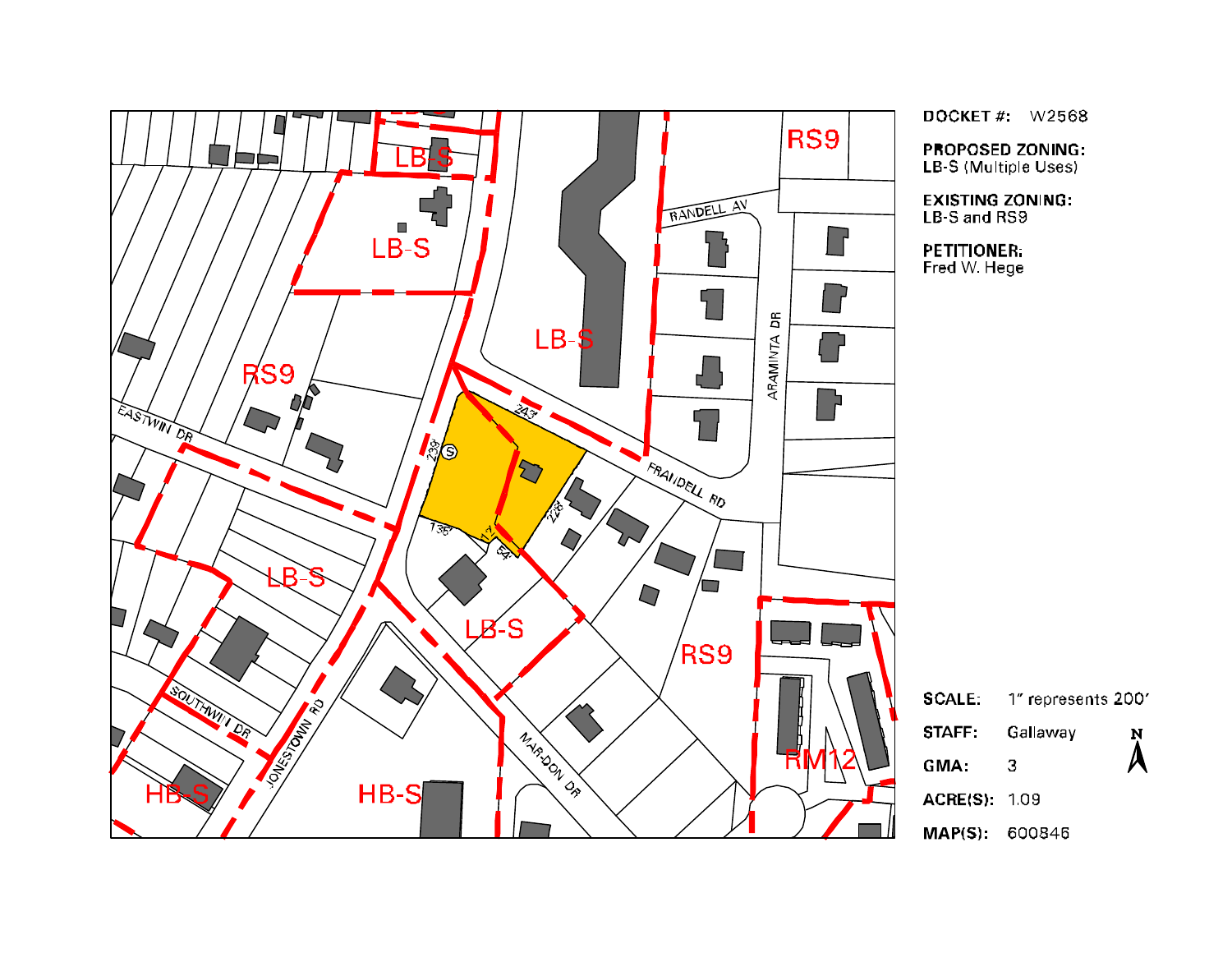August 21, 2002

Fred W. Hege 607 Community Road Lexington, NC 27295

RE: ZONING MAP AMENDMENT W-2568

Dear Mr. Hege:

The attached report of the Planning Board to the Board of Aldermen is sent to you at the request of the Aldermen. You will be notified by the City Secretary's Office of the date on which the Aldermen will hear this petition.

Sincerely,

A. Paul Norby, AICP Director of Planning

pc: City Secretary's Office, P.O. Box 2511, Winston-Salem, NC 27102 Grover Shugart, 3015 Maplewood Drive, Winston-Salem, NC 27103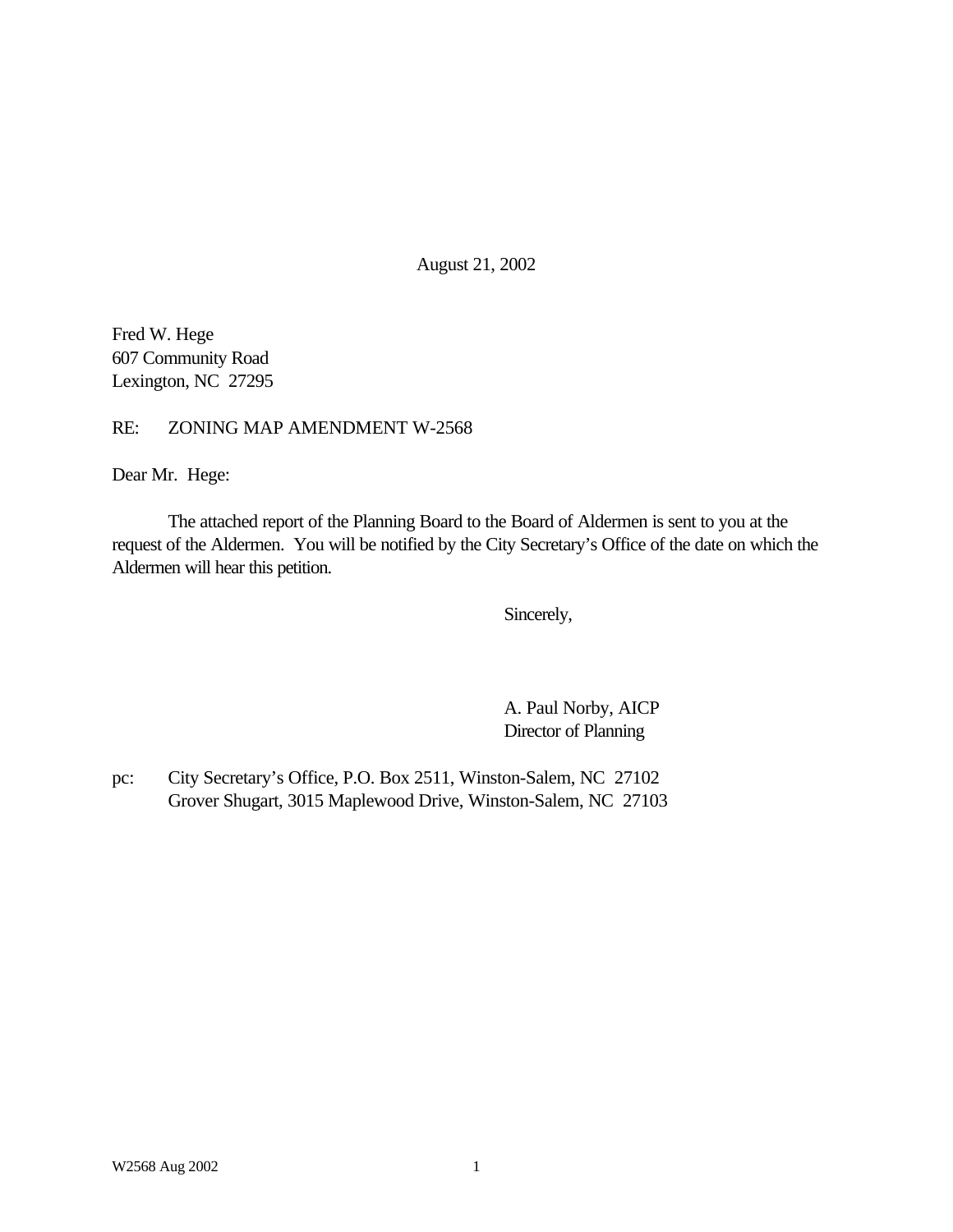## **ACTION REQUEST FORM**

| DATE:        | August 21, 2002                           |
|--------------|-------------------------------------------|
| TO:          | The Honorable Mayor and Board of Aldermen |
| <b>FROM:</b> | A. Paul Norby, AICP, Director of Planning |

## **BOARD ACTION REQUEST**:

Request for Public Hearing on zoning map amendment of Fred W. Hege

## **SUMMARY OF INFORMATION**:

Zoning map amendment of Fred W. Hege from LB-S [Restaurant (without drivethrough service) and Restaurant (with drive-through service)] and RS-9 to LB-S [Arts and Crafts Studio; Food or Drug Store; Child Day Care Center; Adult Day Care Center; Furniture and Home Furnishings Store; General Merchandise Store; Hardware Store; Nursery, Lawn and Garden Supply Store, Retail; Restaurant (without drive-through service); Retail Store, Specialty or Miscellaneous; Banking and Financial Services; Medical and Surgical Offices; Non-Store Retailer; Offices, Miscellaneous; Professional Office; Services, Business A; Services, Personal; Recreation Services, Indoor; Child Care, Drop-In; Church or Religious Institution, Community; Church or Religious Institution, Neighborhood; Government Offices; and Museum or Art Gallery]: property is located at the southeast corner of Jonestown Road and Frandell Road (Zoning Docket W-2568).

### **PLANNING BOARD ACTION**:

| <b>MOTION ON PETITION: APPROVAL</b> |                  |
|-------------------------------------|------------------|
| FOR:                                | <b>UNANIMOUS</b> |
| <b>AGAINST:</b>                     | <b>NONE</b>      |
| <b>SITE PLAN ACTION:</b>            | <b>CONFORMS</b>  |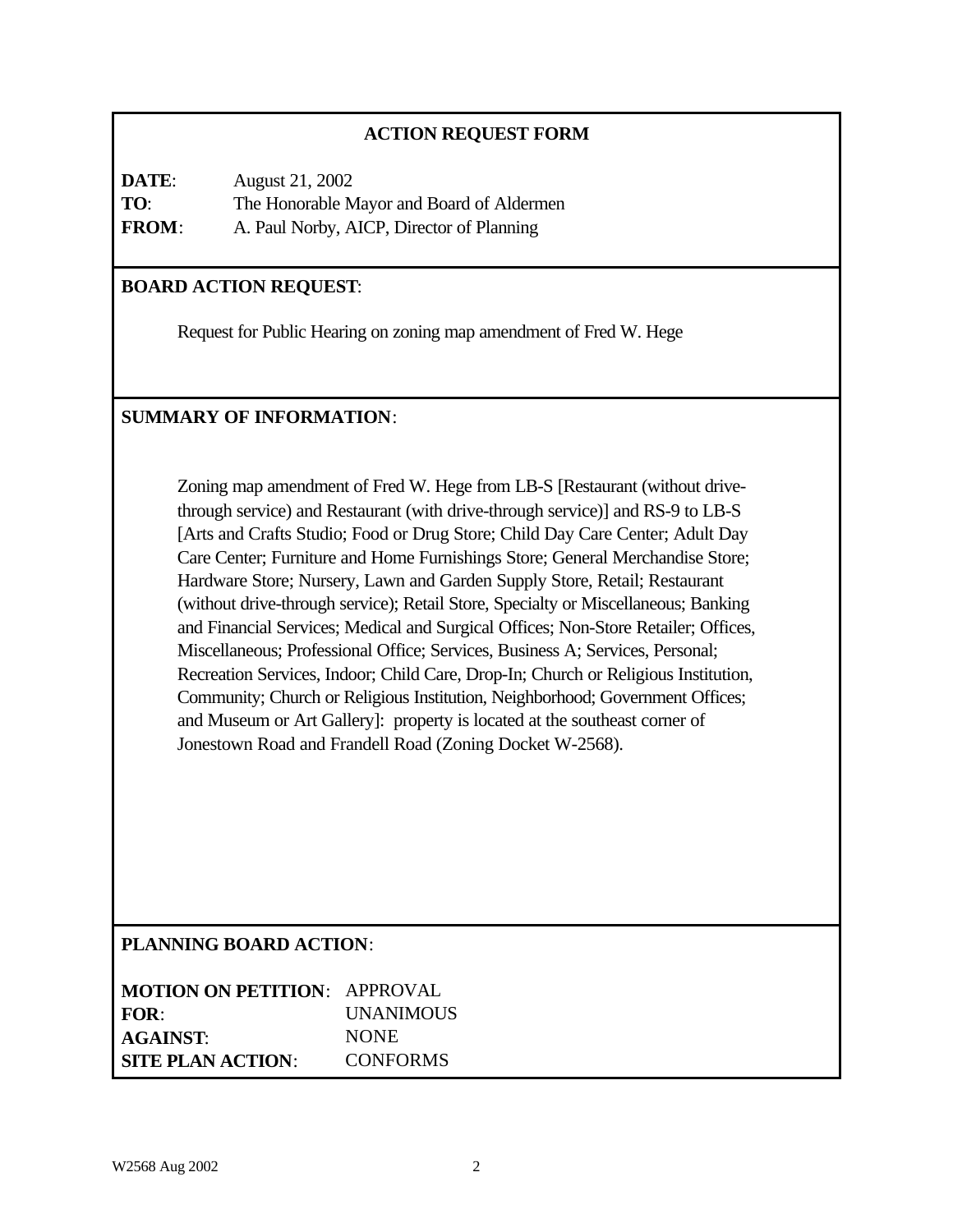#### CITY ORDINANCE - SPECIAL USE

Zoning Petition of Fred W. Hege, Docket W-2568

AN ORDINANCE AMENDING THE WINSTON-SALEM CITY ZONING ORDINANCE AND THE OFFICIAL ZONING MAP OF THE CITY OF WINSTON-SALEM, N.C.

\_\_\_\_\_\_\_\_\_\_\_\_\_\_\_\_\_\_\_\_\_\_\_\_\_\_\_\_\_\_\_\_\_

BE IT ORDAINED by the Board of Aldermen of the City of Winston-Salem as follows: Section 1. The Winston-Salem City Zoning Ordinance and the Official Zoning Map of the City of Winston-Salem, N.C. are hereby amended by changing from LB-S [Restaurant (without drivethrough service) and Restaurant (with drive-through service)] and RS-9 to LB-S [Arts and Crafts Studio; Food or Drug Store; Child Day Care Center; Adult Day Care Center; Furniture and Home Furnishings Store; General Merchandise Store; Hardware Store; Nursery, Lawn and Garden Supply Store, Retail; Restaurant (without drive-through service); Retail Store, Specialty or Miscellaneous; Banking and Financial Services; Medical and Surgical Offices; Non-Store Retailer; Offices, Miscellaneous; Professional Office; Services, Business A; Services, Personal; Recreation Services, Indoor; Child Care, Drop-In; Church or Religious Institution, Community; Church or Religious Institution, Neighborhood; Government Offices; and Museum or Art Gallery] the zoning classification of the following described property:

Tax Block 3940, Tax Lots 113 and 30

Section 2. This Ordinance is adopted after approval of the site plan entitled Shugart Office and identified as Attachment "A" of the Special Use District Permit issued by the Board of Aldermen the

day of \_\_\_\_\_\_\_\_\_\_\_\_\_\_\_\_\_\_\_\_\_, to Fred W. Hege.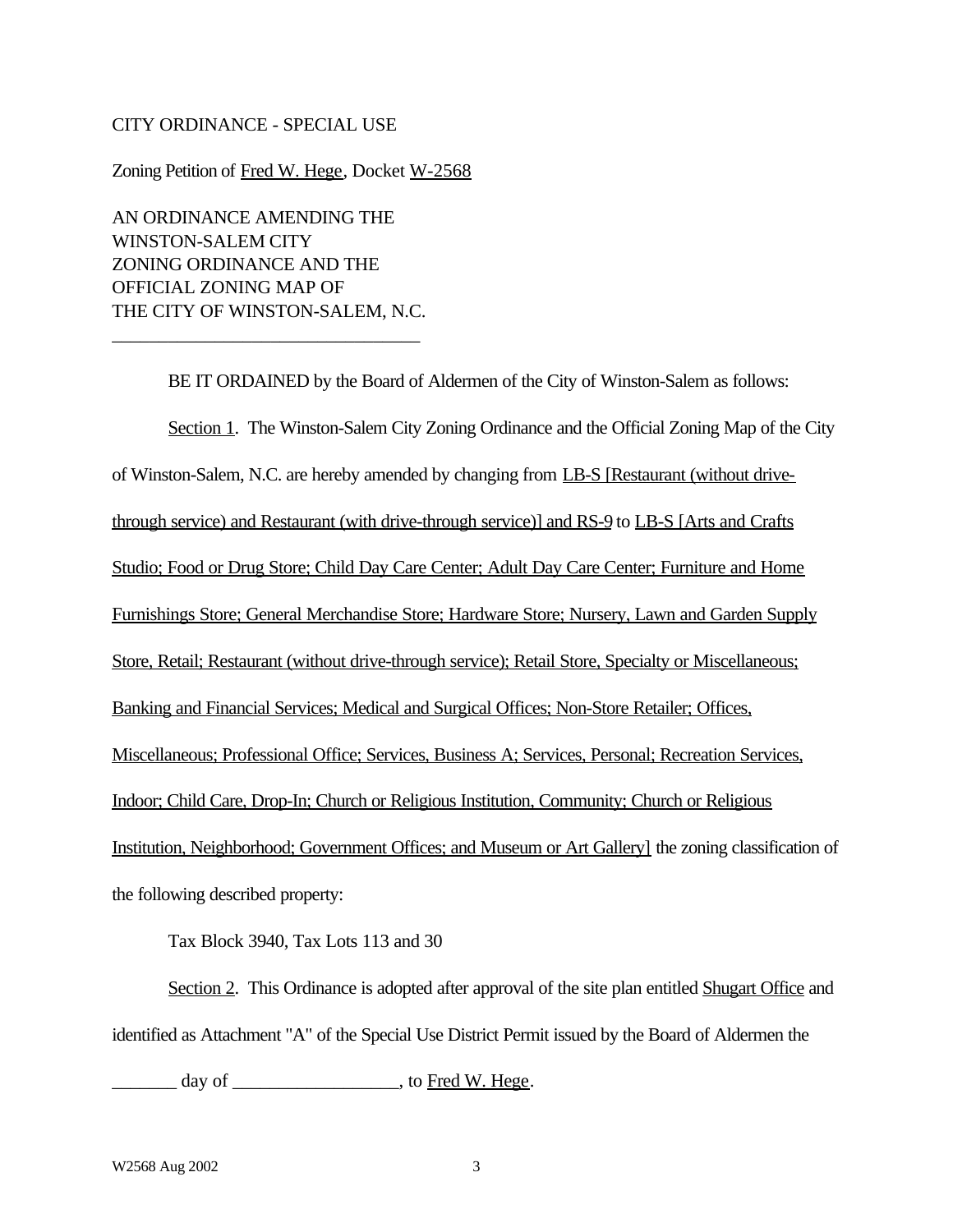Section 3. The Board of Aldermen hereby directs the issuance of a Special Use District Permit pursuant to the Zoning Ordinance of the *Unified Development Ordinances* for a development to be known as Shugart Office. Said Special Use District Permit and site plan with associated documents are attached hereto and incorporated herein.

Section 4. This Ordinance shall be effective from and after its adoption.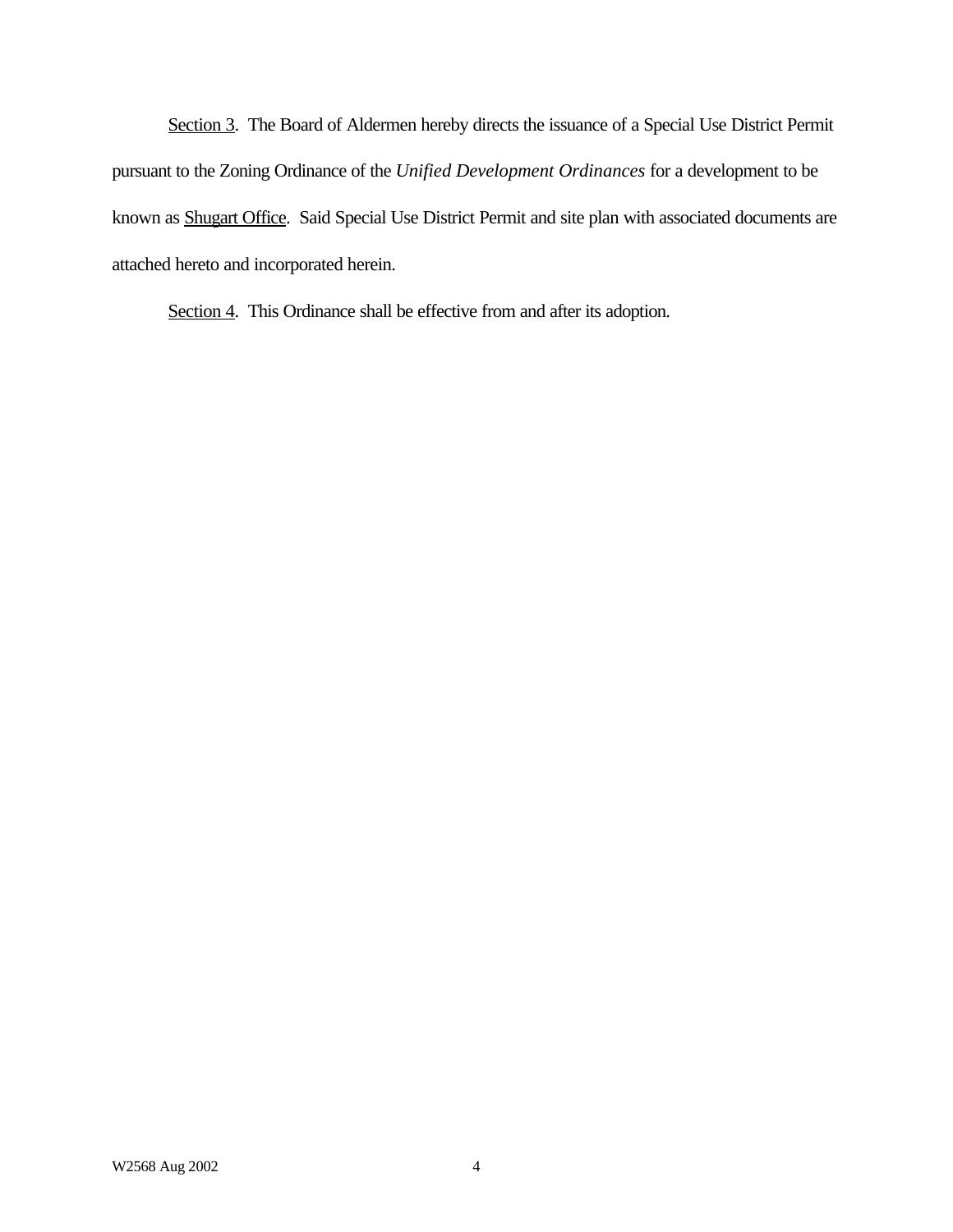#### CITY - SPECIAL USE DISTRICT PERMIT

#### SPECIAL USE DISTRICT PERMIT

Issued by the Board of Aldermen

of the City of Winston-Salem

The Board of Aldermen of the City of Winston-Salem issues a Special Use District Permit for the site shown on the site plan map included in this zoning petition of Fred W. Hege, (Zoning Docket  $W-2568$ ). The site shall be developed in accordance with the plan approved by the Board and bearing the inscription: "Attachment A, Special Use District Permit for LB-S [Arts and Crafts Studio; Food or Drug Store; Child Day Care Center; Adult Day Care Center; Furniture and Home Furnishings Store; General Merchandise Store; Hardware Store; Nursery, Lawn and Garden Supply Store, Retail; Restaurant (without drive-through service); Retail Store, Specialty or Miscellaneous; Banking and Financial Services; Medical and Surgical Offices; Non-Store Retailer; Offices, Miscellaneous; Professional Office; Services, Business A; Services, Personal; Recreation Services, Indoor; Child Care, Drop-In; Church or Religious Institution, Community; Church or Religious Institution, Neighborhood; Government Offices; and Museum or Art Gallery], approved by the Winston-Salem Board of Aldermen the \_\_\_\_\_\_ day of \_\_\_\_\_\_\_\_\_\_\_\_\_\_\_\_\_\_\_\_, 20\_\_\_\_" and signed, provided the property is developed in accordance with requirements of the LB-S zoning district of the Zoning Ordinance of the *Unified Development Ordinances*, the Erosion Control Ordinance, and other applicable laws, and the following additional conditions be met:

#### **C PRIOR TO ISSUANCE OF GRADING PERMITS**

a. Developer shall contact the North Carolina Department of Transportation and obtain a driveway permit.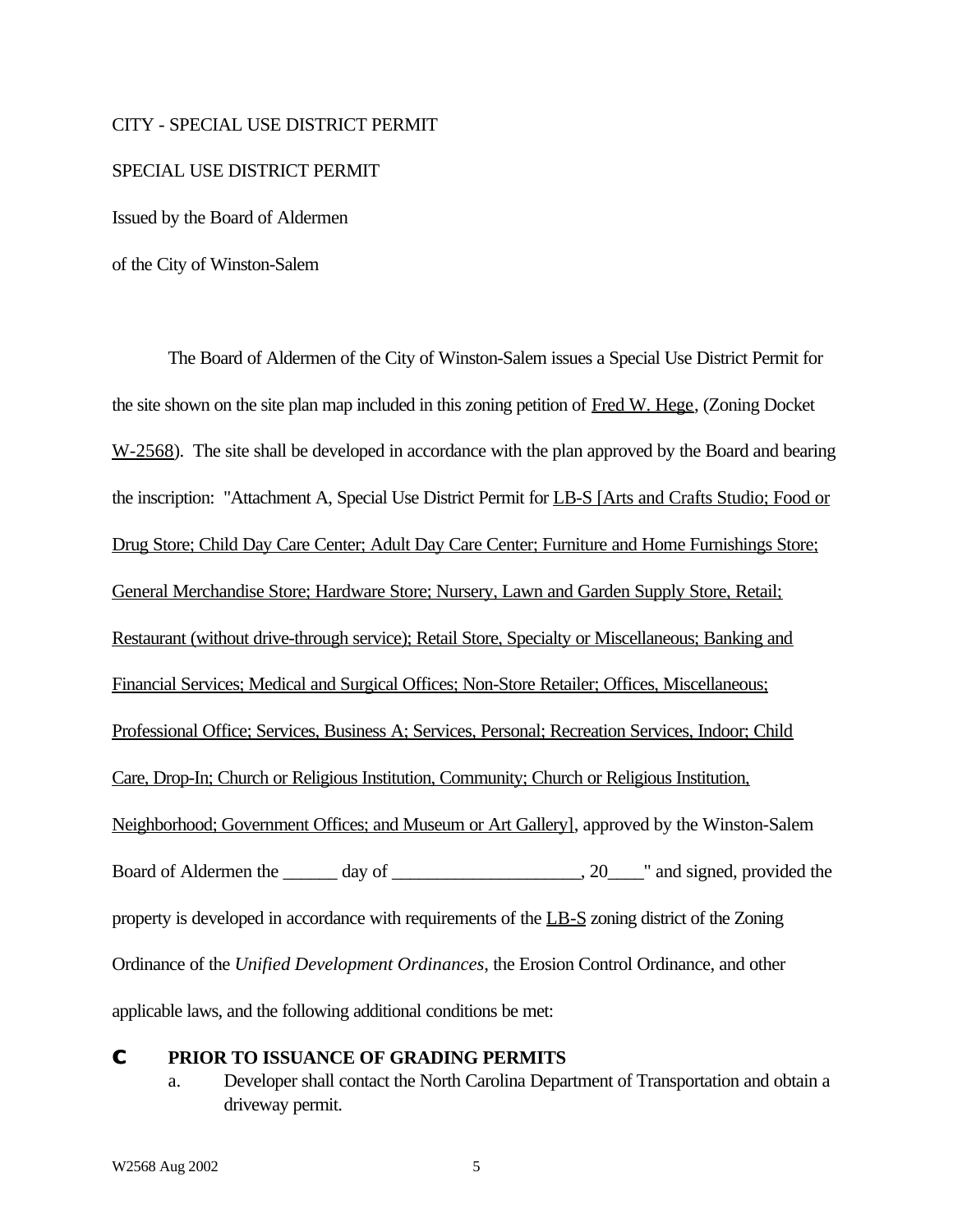b. Developer shall have a storm water management study submitted for review by the Public Works Department of the City of Winston-Salem. If required, on the engineered storm water management plan shall be submitted and approved by the Public Works Department of the City of Winston-Salem.

## **C PRIOR TO THE ISSUANCE OF BUILDING PERMITS**

a. Developer must obtain a letter from Duke Power agreeing to a bufferyard in the utility easement.

## **C OTHER REQUIREMENTS**

- a. One (1) free standing sign shall be permitted. Said sign shall be a monument type with a maximum height of five (5) feet.
- b. No outdoor storage to be permitted.
- c. Any proposed site plan change to allow drive-through uses will require a site plan amendment and may require a Traffic Impact Study.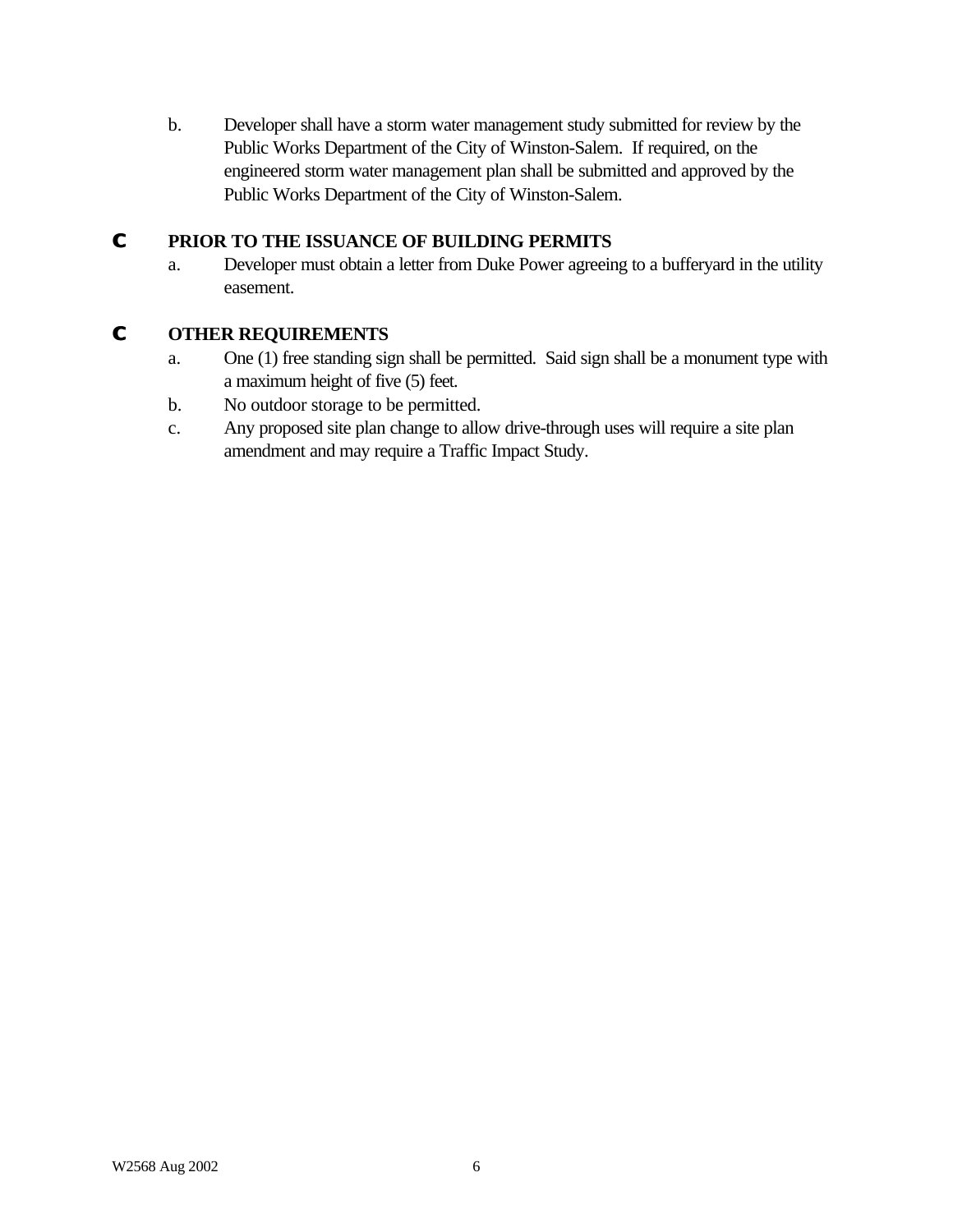## **ZONING STAFF REPORT**

**DOCKET #** W-2568 **STAFF:** Suzy Gallaway

Petitioner(s): Fred W. Hege Ownership: Same

#### **REQUEST**

From: LB-S [Restaurant (without drive-through service) and Restaurant (with drive-through service)] and RS-9

To: LB-S [Arts and Crafts Studio; Food or Drug Store; Child Day Care Center; Adult Day Care Center; Furniture and Home Furnishings Store; General Merchandise Store; Hardware Store; Nursery, Lawn and Garden Supply Store, Retail; Restaurant (without drive-through service); Retail Store, Specialty or Miscellaneous; Banking and Financial Services; Medical and Surgical Offices; Non-Store Retailer; Offices, Miscellaneous; Professional Office; Services, Business A; Services, Personal; Recreation Services, Indoor; Child Care, Drop-In; Church or Religious Institution, Community; Church or Religious Institution, Neighborhood; Government Offices; and Museum or Art Gallery]

Both general and special use district zoning were discussed with the applicant(s) who decided to pursue the zoning as requested.

Acreage: 1.09 acres

### **LOCATION**

Street: Southeast corner of Jonestown Road and Frandell Road. Jurisdiction: City of Winston-Salem. Ward: Southwest.

#### **SITE PLAN**

Proposed Use: Multiple commercial and office uses. Square Footage: 12,000 square feet. Building Height: Three stories. Parking: Required: 60; proposed: 60. Bufferyard Requirements: 15 foot type IV adjacent to residential zoning. Vehicular Use Landscaping Standards Requirements: UDO standards apply.

#### **PROPERTY SITE/IMMEDIATE AREA**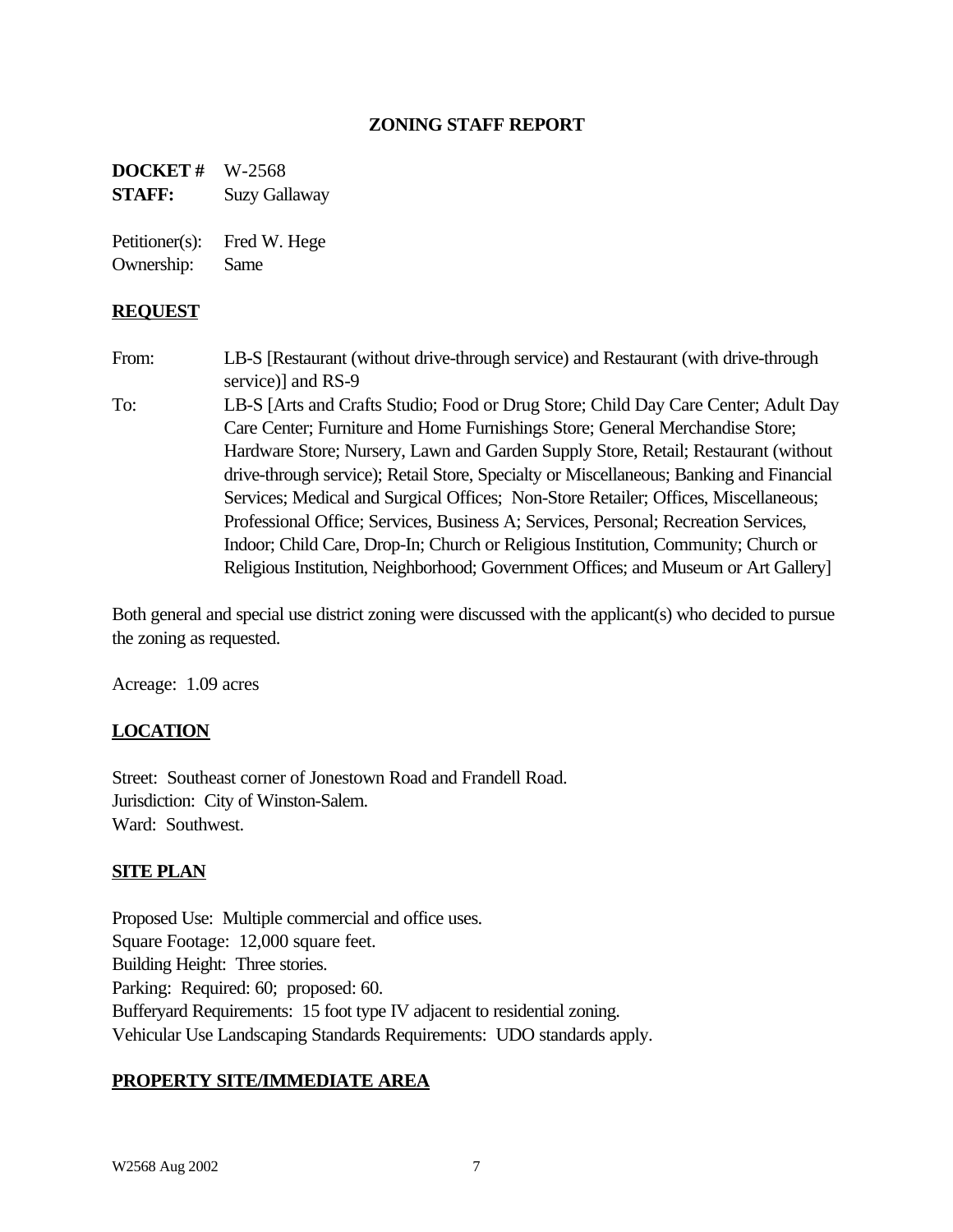Existing Structures on Site: Single family home.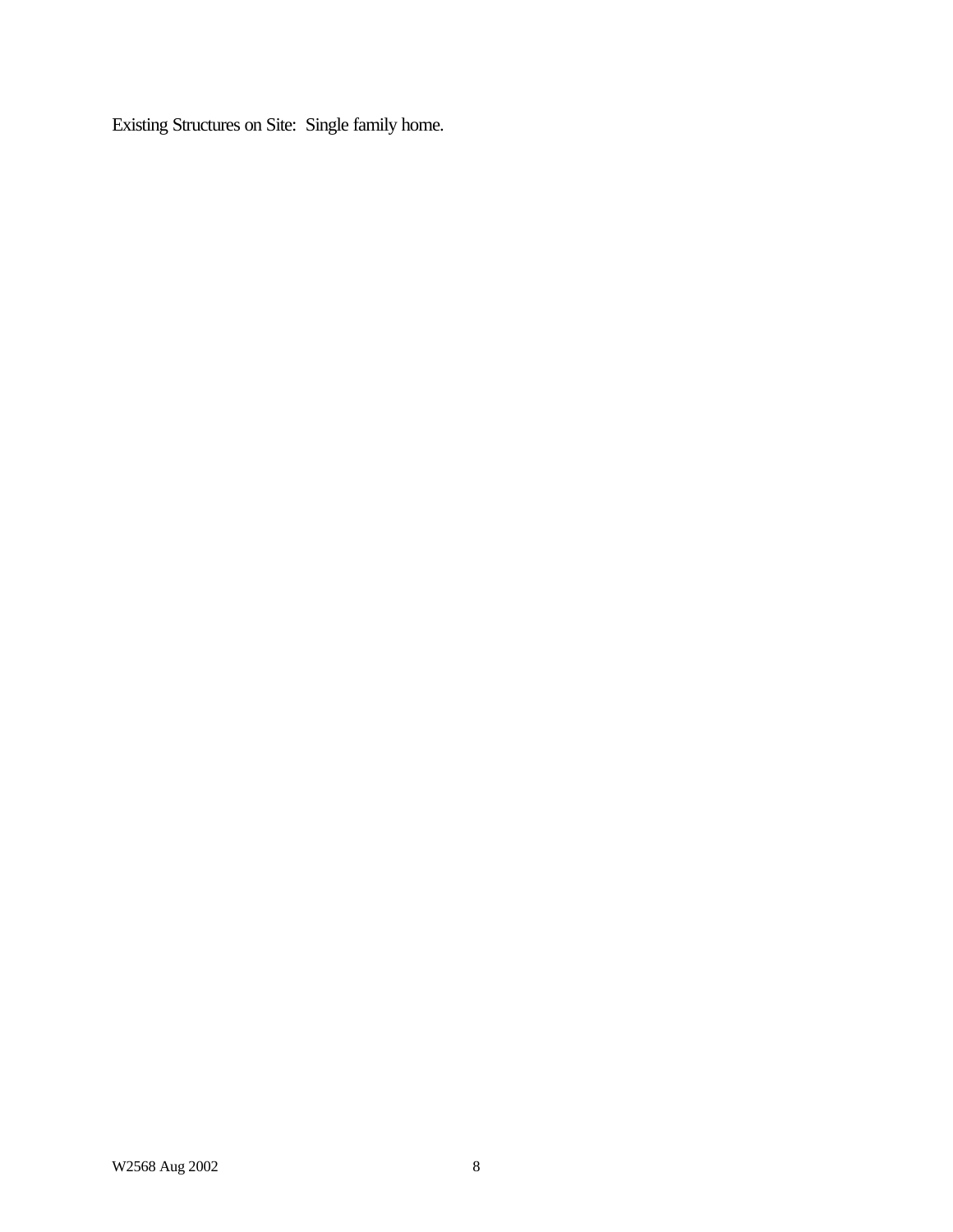Adjacent Uses:

| North - | Summit Square Shopping Center, zoned LB-S.                         |
|---------|--------------------------------------------------------------------|
| East -  | Single Family Residential, zoned RS-9.                             |
| South - | Restaurant, zoned LB-S; Shopping Center further south, zoned HB-S. |
| West -  | Single Family Residential, zoned RS-9 (LB-S zoning pending).       |

#### **GENERAL AREA**

Character/Maintenance: Well-maintained business and residential uses. Development Pace: Rapid.

#### **PHYSICAL FEATURES/ENVIRONMENTAL REVIEW**

Impact on Existing Features: Single family home to be removed.

Topography: There is an approximate change in elevation of 10' on the subject property (from an approximate elevation of 876' in the west down to an approximate elevation of 866' in the northeast).

Vegetation/habitat: The subject property is currently developed and/or devoid of significant vegetation. Watershed: Site is not within the boundaries of a water supply watershed.

#### **TRANSPORTATION**

Direct Access to Site: Frandell Rd; Jonestown Rd; Mar-Don Dr; Eastwin Dr; Country Club Rd Street Classification: Frandell Road - local road; Jonestown Road - major thoroughfare; Mar-Don Drive - local road; Eastwin Drive - collector street; Country Club Road - major thoroughfare. Average Daily Traffic Count/Estimated Capacity at Level of Service D (Vehicles per Day): Jonestown Road between US 421 and Country Club Road = 20,000/23,900. Country Club Road between Jonestown Road and Old Vineyard Road = 20,000/18,500. Trip Generation/Existing Zoning: LB-S & RS-9.  $RS-9 = 0.43 \times 43{,}560/9{,}000 = 2$  units x 9.57 (SFR Trip Rate) = 19 Trips per Day LB-S = Formerly outdoor seating area for adjacent restaurant. Trip Generation/Proposed Zoning: LB-S 12,000/1,000 x 156.48 (Walk-in Bank Trip Rate) = 1,877 Trips per Day Transit: Route 12, along Country Club Road and Route 43, along Jonestown Road

### **HISTORY**

Relevant Zoning Cases:

1. W-2475; LB-S (Multiple Business Uses); withdrawn at the August 9, 2001 Planning Board public hearing; northwest corner of Jonestown Road and Eastwin Drive; 0.84 acre; staff recommended withdrawal.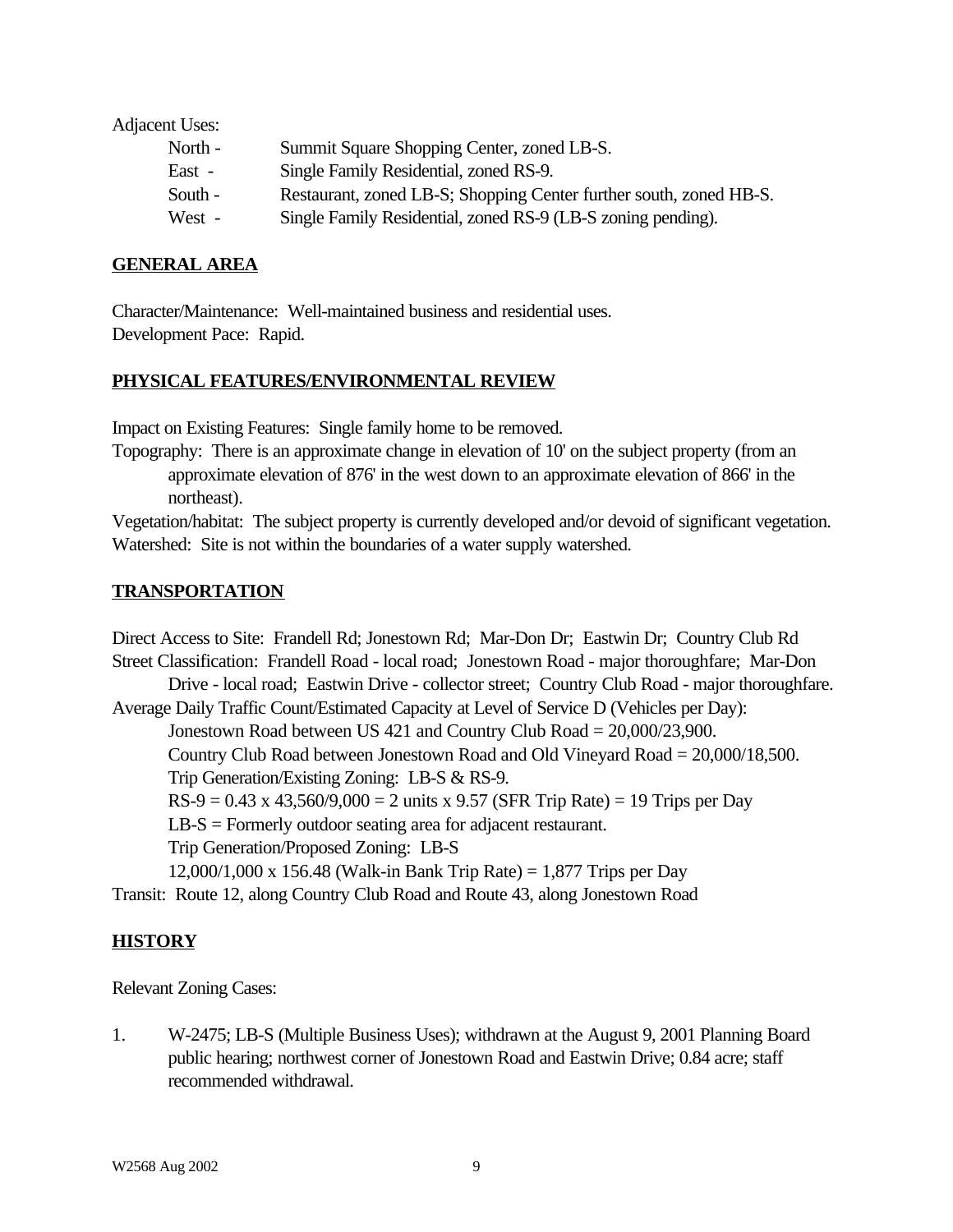- 2. W-2431; LO-S (Multiple Office Uses) to LB-S (Multiple Business Uses); approved October 25, 2000; on the west side of Jonestown Road and south side of Eastwin Drive; 1.54 acres; Planning Board and staff recommended approval.
- 3. W-2036; RS-9 and LO-S to LB-S (Multiple Business Uses); approved March 25, 1996; southwest corner of Jonestown Road and Eastwin Drive; 1.93 acres; Planning Board and staff recommended approval.
- 4. W-1895; R-4 to B-3-S (Eating Establishment); approved May 2, 1994; east side of Jonestown Road between Mardon Drive and Frandell Road; 1.93 acres; Planning Board and staff recommended approval.

# **CONFORMITY TO PLANS**

GMP Area (*Legacy*): Suburban Neighborhoods (GMA 3). Relevant Comprehensive Plan Recommendation(s): *Legacy* recommends that commercial development occur in compact development patterns. Each site should be designed to be pedestrian-friendly and relate to surrounding developments. Area Plan/Development Guide: *Country Club/Jonestown Area Plan* (approved in 1985). Relevant Development Guide Recommendation(s): The *Country Club/Jonestown Area Plan* provides conflicting information. On page 28 of the plan, the *Jonestown-US 421Recommendations* map recommends that the subject properties remain in low-density residential uses. However, on pages 28-30 of the plan, the *Jonestown-US 421Recommendations* text recognizes that the subject properties would convert to commercial uses. The difference between the map and text is explained when analyzing the former uses of the old Boston Market site - this area was a power substation and it was not anticipated to convert to 'usable' property when the area plan was completed. Had the subject properties been vacant or used for residential purposes, the area plan would have most likely recommended that the subject properties be converted to residential uses. Staff believes that given the history of the subject properties and the fact that the text does allow for the conversion of the subject properties to commercial uses, commercial uses are appropriate in this location so long as additional requirements are met in compliance with the area plan recommendations.

## **ANALYSIS**

The current request is to rezone 1.09 acres from RS-9 and LB-S to LB-S. The property is on the southeast corner of Frandell Drive and Jonestown Road. A portion of the property is zoned commercial, as it was the outdoor seating area of the former Boston Market Restaurant. The Jonestown Road area is comprised of a large amount of commercial and office uses. Frandell Drive is a portion of a small single family neighborhood. The portion of this site which faces Frandell was not zoned commercially as it was the location of a Duke Power substation for a number of years, and so was not anticipated for any other use. The substation has since been removed.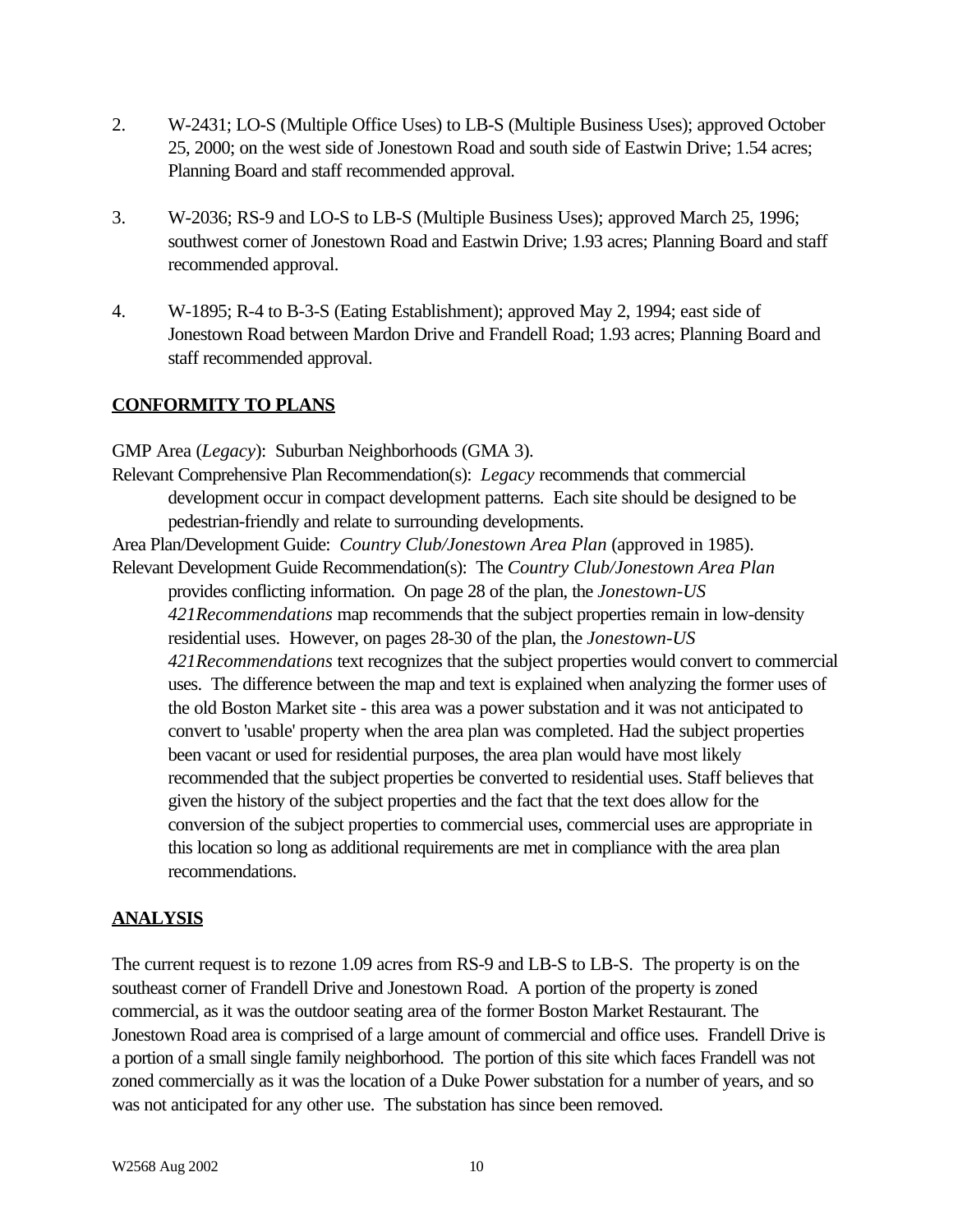Commercial development on this site is expected with the removal of the substation. Although it brings non-residential onto the south side of Frandell Drive, the requested uses should not have a detrimental impact on the residential neighborhood. They are relatively low-intensity commercial and office uses which adhere to the *Country Club/Jonestown Area Plan* and have been worked out with the developer. The building is oriented toward Jonestown Road, and sidewalks are to be installed.

This site lies within the boundaries of the *Country Club/Jonestown Area Plan*. The area plan has specific recommendations relating to land uses and site design. The requirements addressing parking, access limitations, plantings, buffering, height and lighting requirements are addressed in the site plan and conditions.

Staff believes the revised list of uses requested in this petition are consistent with the comprehensive plan and the adopted area plan and, with the proposed site plan conditions, the site plan will also be consistent with the area plan.

# **FINDINGS**

- 1. The current request is to rezone 1.09 acres from RS-9 and LB-S to LB-S.
- 2. The Jonestown Road area is comprised of a large amount of commercial and office uses.
- 3. Although it brings non-residential onto the south side of Frandell Drive, the requested uses should not have a detrimental impact on the residential neighborhood.
- 4. Request and site plan will be consistent with the area plan with the proposed conditions.

# **STAFF RECOMMENDATION**

## Zoning: **APPROVAL**.

Site Plan: Staff certifies that **the site plan meets all code requirements**, and recommends the following conditions:

## C **PRIOR TO ISSUANCE OF GRADING PERMITS**

- a. Developer shall contact the North Carolina Department of Transportation and obtain a driveway permit.
- b. Developer shall have a storm water management study submitted for review by the Public Works Department of the City of Winston-Salem. If required, on the engineered storm water management plan shall be submitted and approved by the Public Works Department of the City of Winston-Salem.

# C **PRIOR TO THE ISSUANCE OF BUILDING PERMITS**

a. Developer must obtain a letter from Duke Power agreeing to a bufferyard in the utility easement.